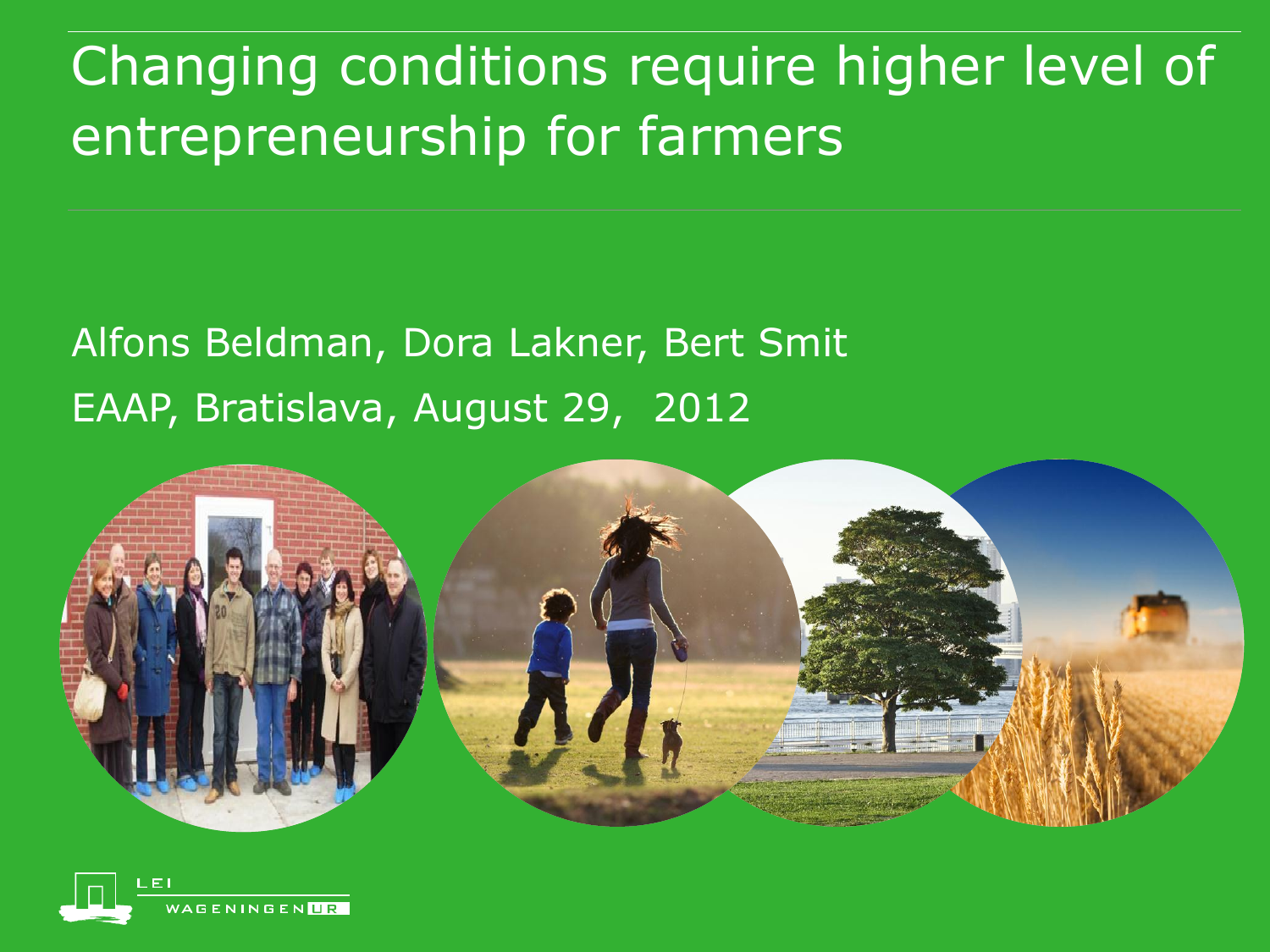# Changing conditions require higher level of entrepreneurship for farmers

■ Content of the presentation

- Why is entrepreneurship and strategic management now so important for farmers?
- Method Interactive Strategic Management
- Explanation of an ISM training for farmers
- Leonardo da Vinci project transfer of innovation with Poland, Lithuania and Slovenia



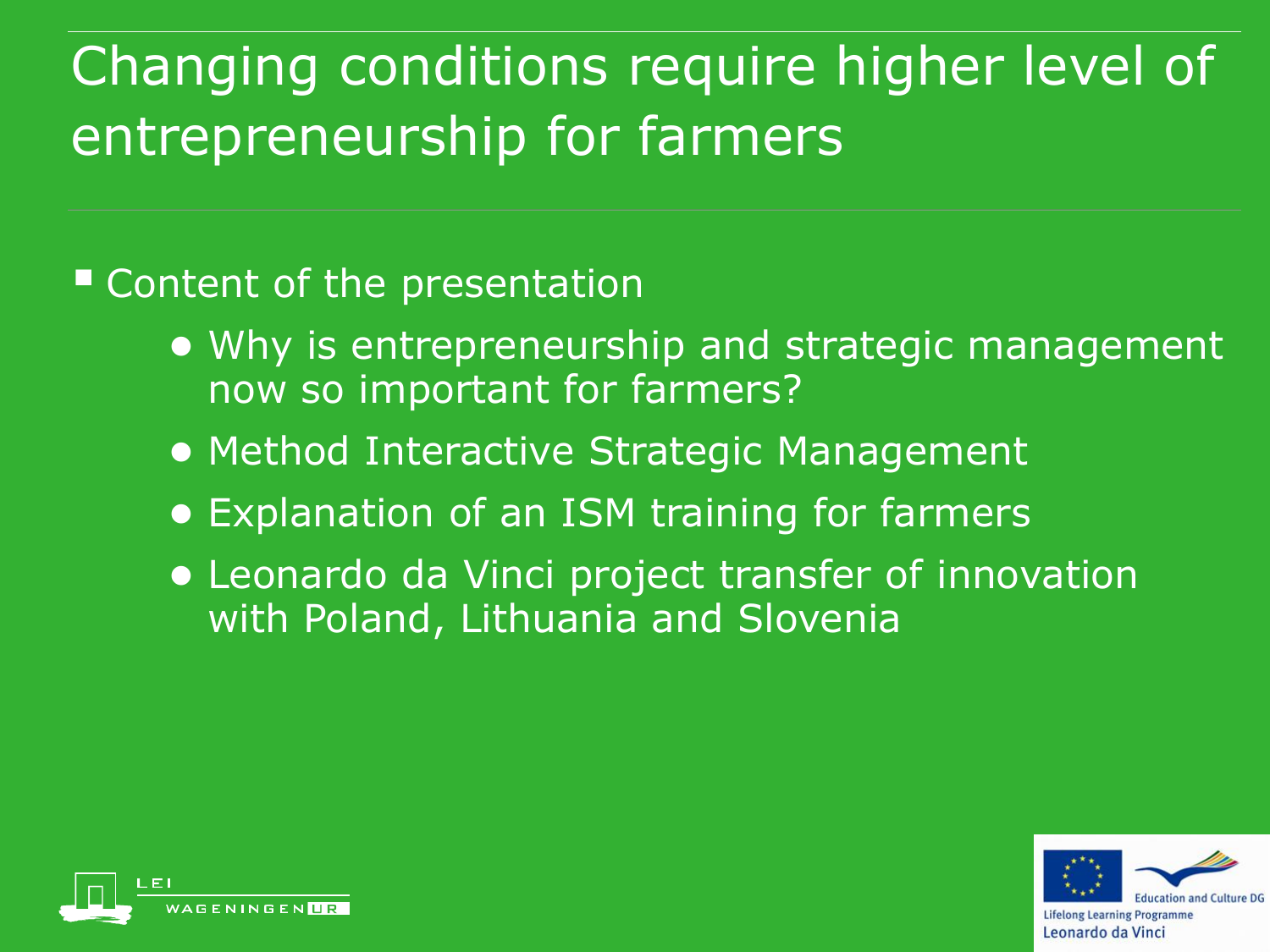# Why is strategy now so important for agriculture?

- **Major changes in (the environment of) agriculture:**
- In EU\government policy:
	- From agricultural policy towards rural policy
	- Defining preconditions (quality control, environment, animal welfare)
- **In society:** 
	- Less influence farmers unions
	- More influence NGO's and retail
- **In market:** 
	- Globalization
	- Diversification of markets

 $\rightarrow$  No clear direction available for the future for all farmers





Leonardo da Vinci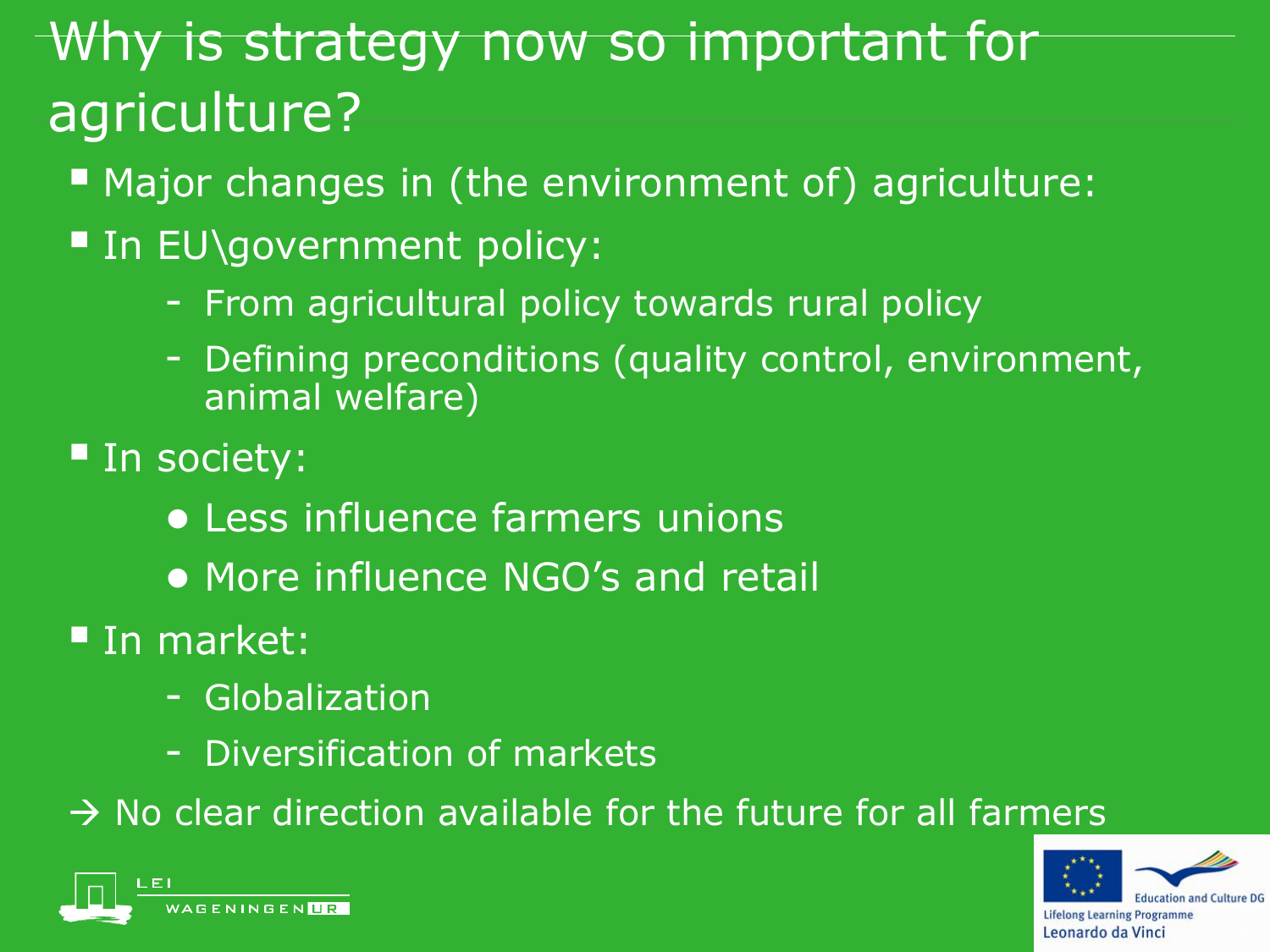# Why is strategy now so important for agriculture?

- All these changes are leading to new challenges for farmers.
	- A farmer should not only be a craftsman, a hard worker and a manager, but also needs to develop a long term strategy for a successful future.
- LEI-WageningenUR has developed a method to support farmers in strategy development.
	- Implemented in several projects and sectors
	- Used in education
	- In young farmers succession program of Rabobank
	- Based on train the trainer



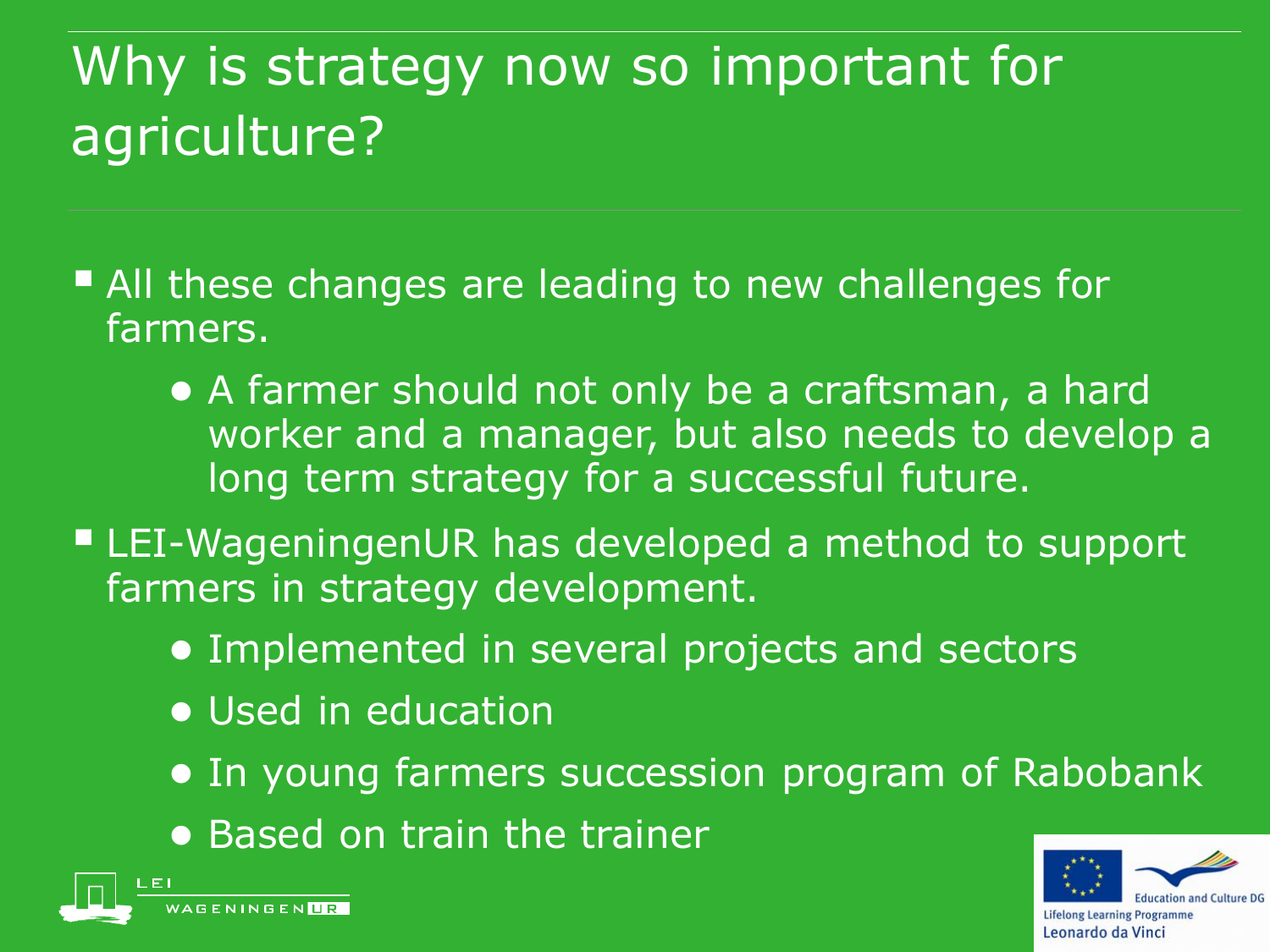# Interactive Strategic Management farmers training

- **Several workshops and trainings have been developed** based on the ISM method.
- **F** Focus on a three day farmers training
- **Main goals of the training:** 
	- 1. Develop skills of farmer to develop strategy  $(=$ to handle changing environment)
	- 2. Develop a strategy with actionplan



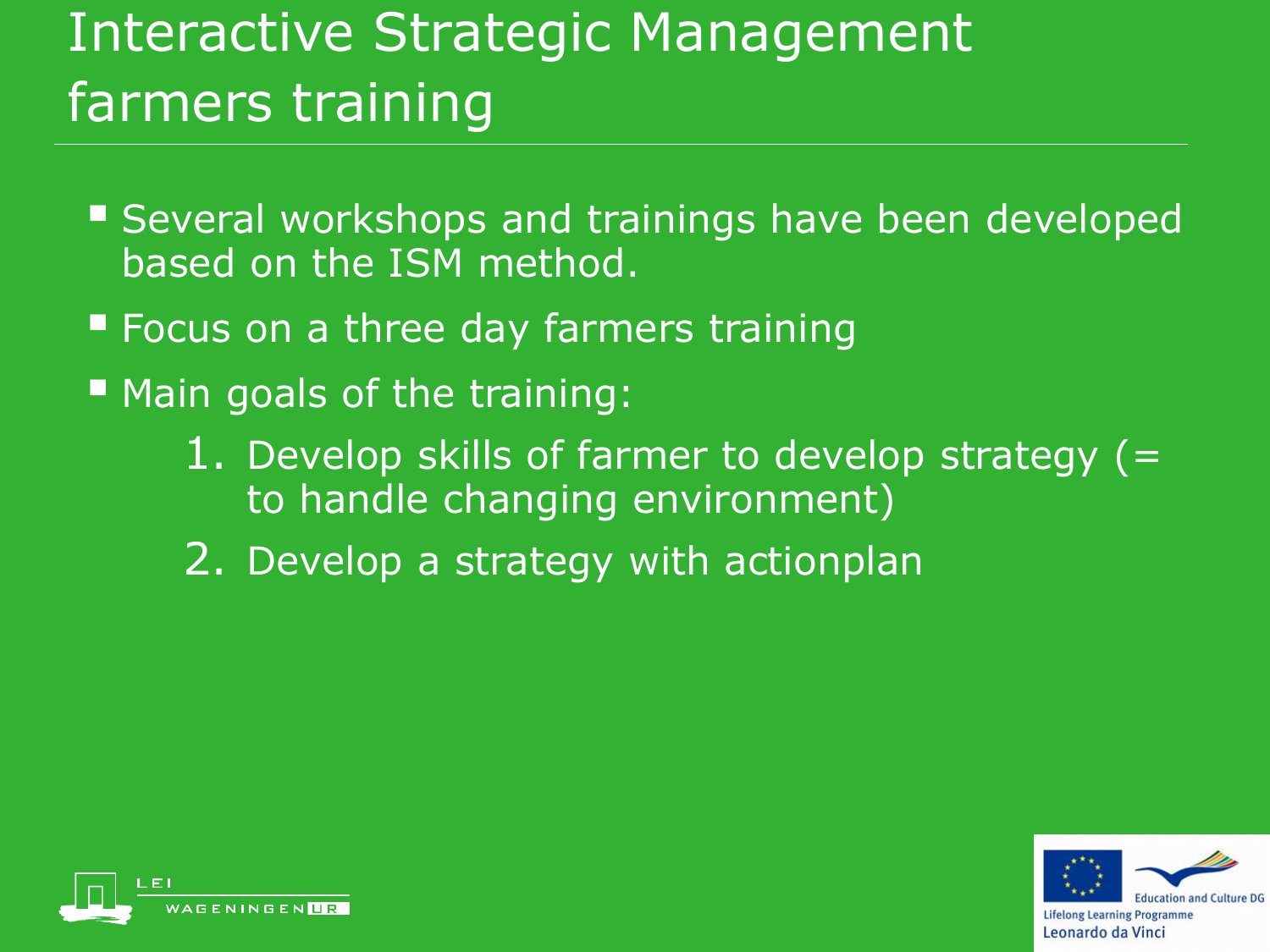#### Interactive Strategic Management

- Focus on strategic choices (1-5 years), not on operational (daily) or tactical choices (up to 1 year)
- **Basis principle: a good strategy is based on a good** match
	- Entrepeneur: ambitions and skills of the farmer and family and\or employees
	- Enterprise: structure and performance of the farm
	- Enviroment: market and society



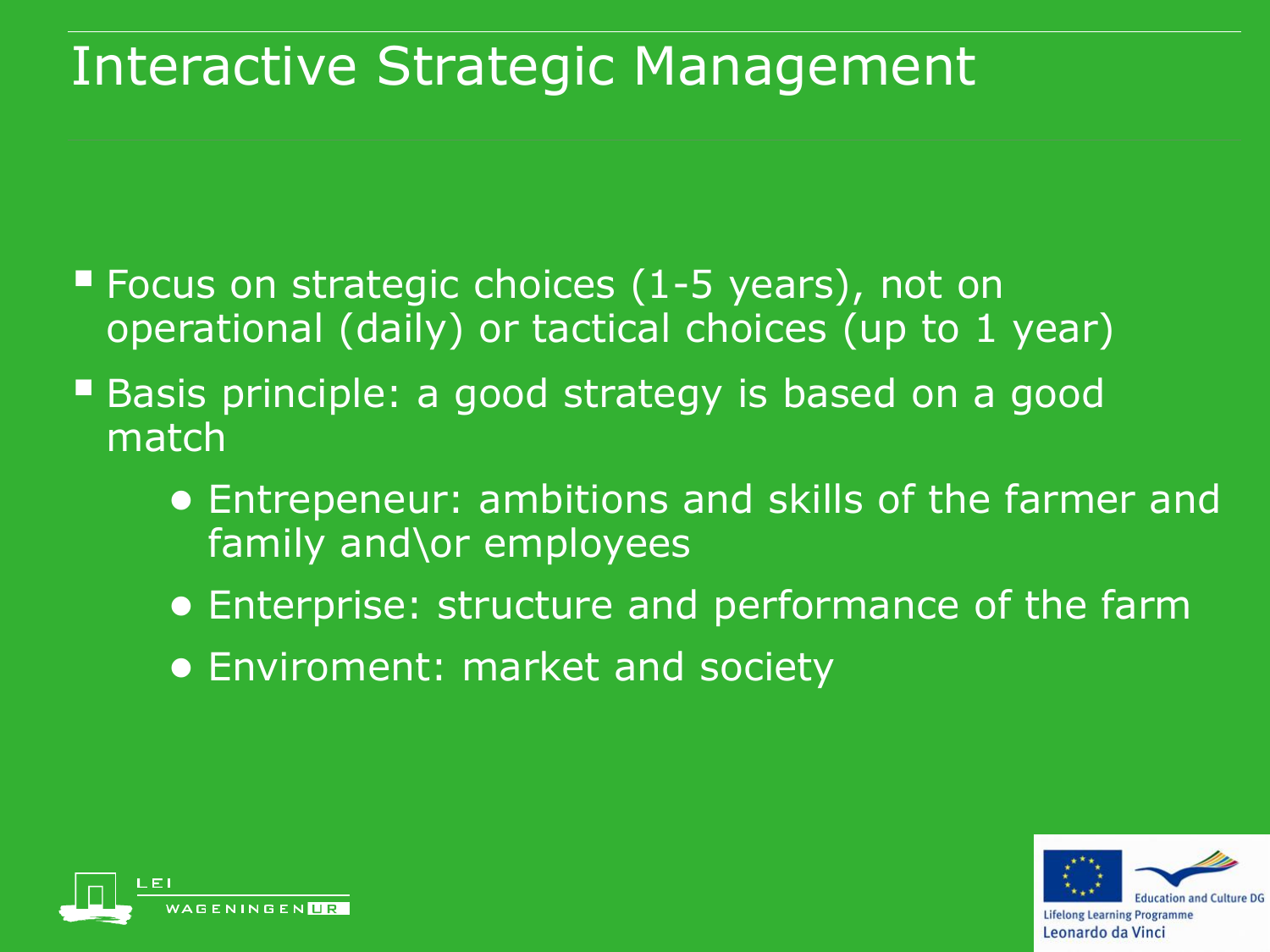# Interactive Strategic Management farmers training

- Group of 8-10 farmers: 3 meetings.
- Interactive method  $\rightarrow$  farmers discuss with each other
- **E** Important role facilitator
- Use web based tool
- **Home work assignments: to interact and reflect**



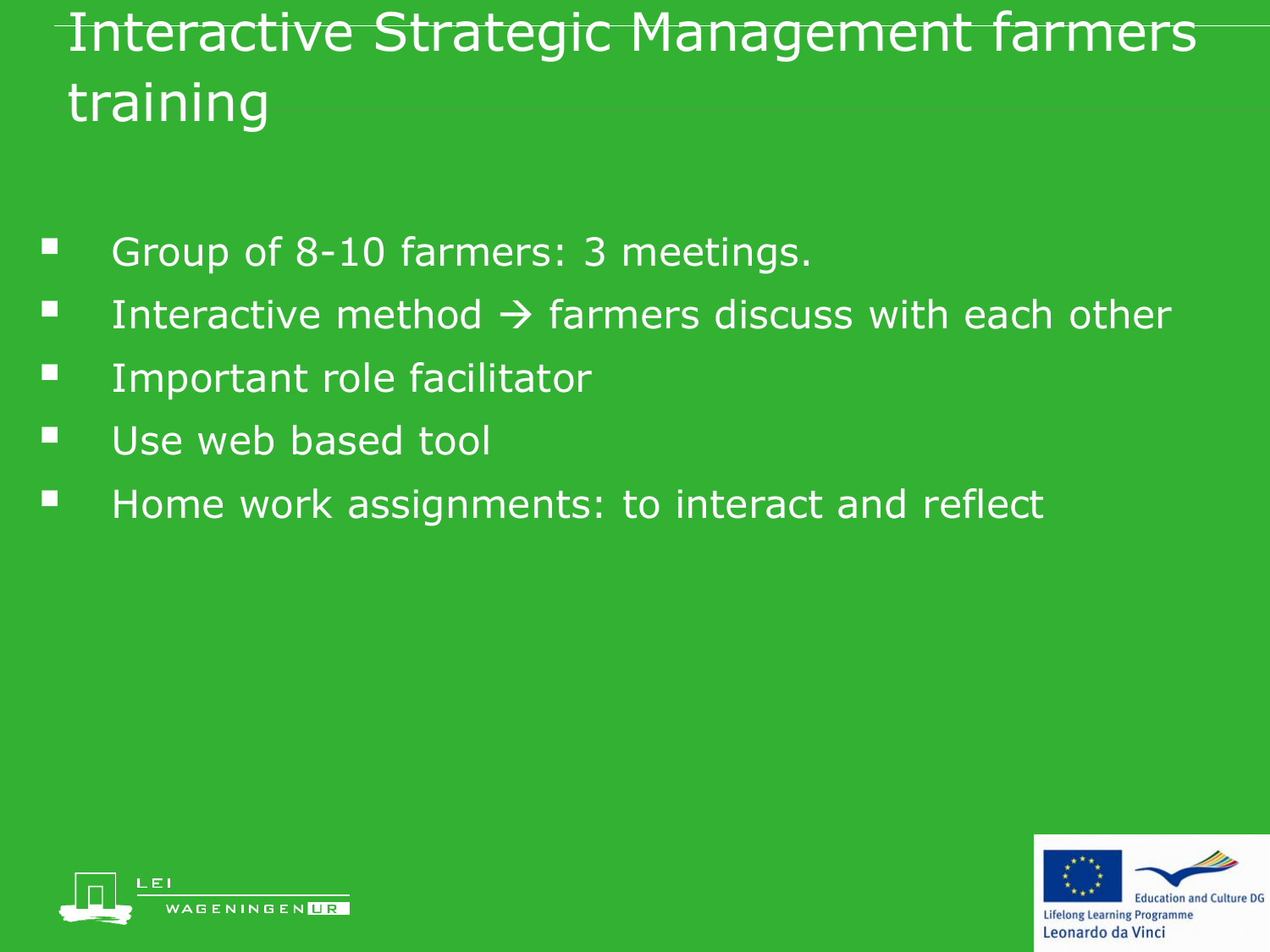- Getting acquainted (What would your job be if you would not be a farmer?)
- **What is strategic management**
- **History and development farm and farmer**
- **Working with tools** 
	- **Analyze enterprise (farm structure and** performance)
	- **Analyze environment (market and society)**
- **Home work assignment** 
	- **Talk with an entrepreneur** outside agriculture





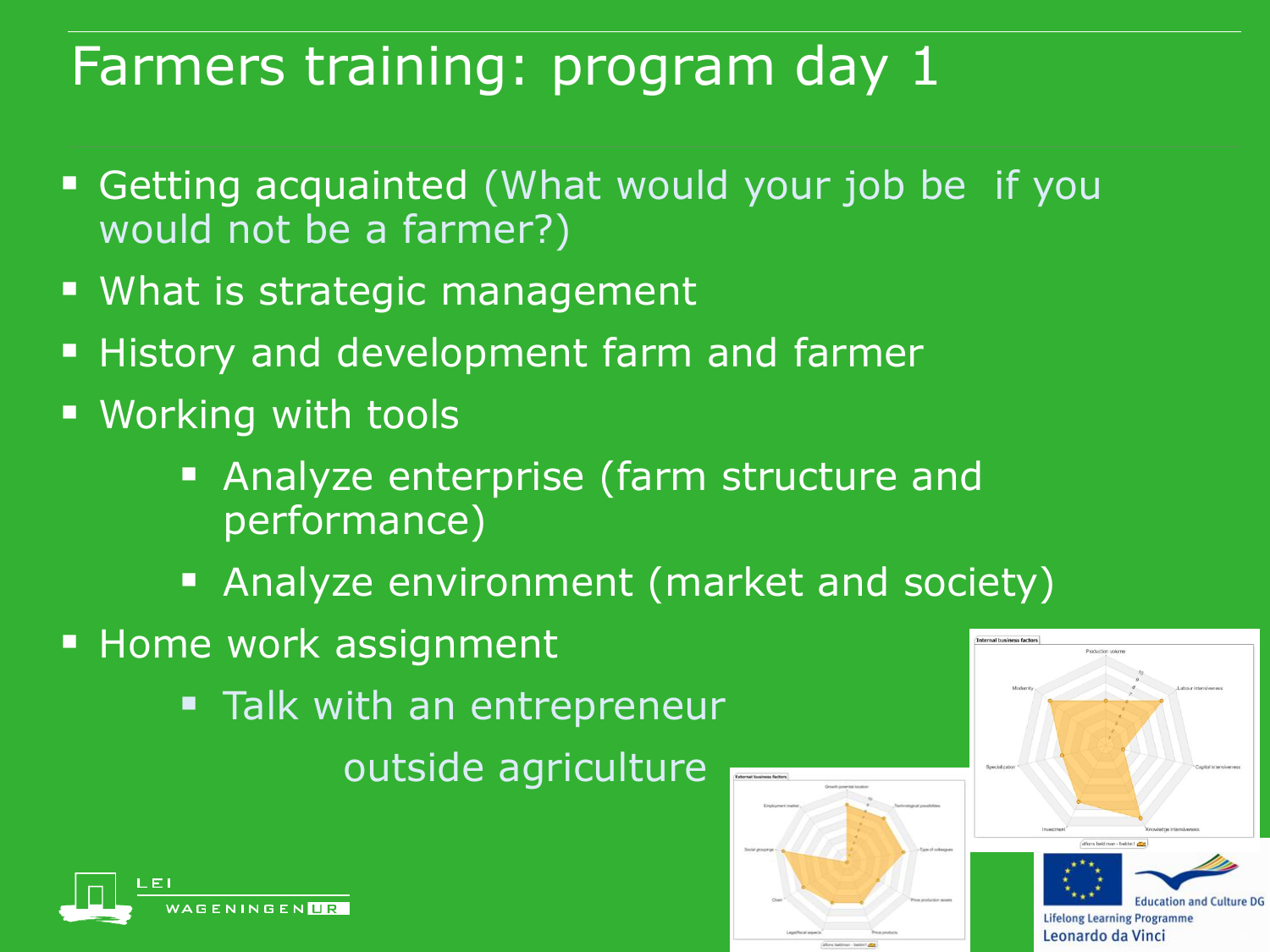**Presentation of homework assignment Entrepreneur: skills** 

- Switch from analyzing to strategy
	- Personal ambitions and drive
	- Combining the analyses to matching strategy
	- Farmer must come up with at least two strategies!
	- Consistency check with SMT
	- Crucial step in training!!





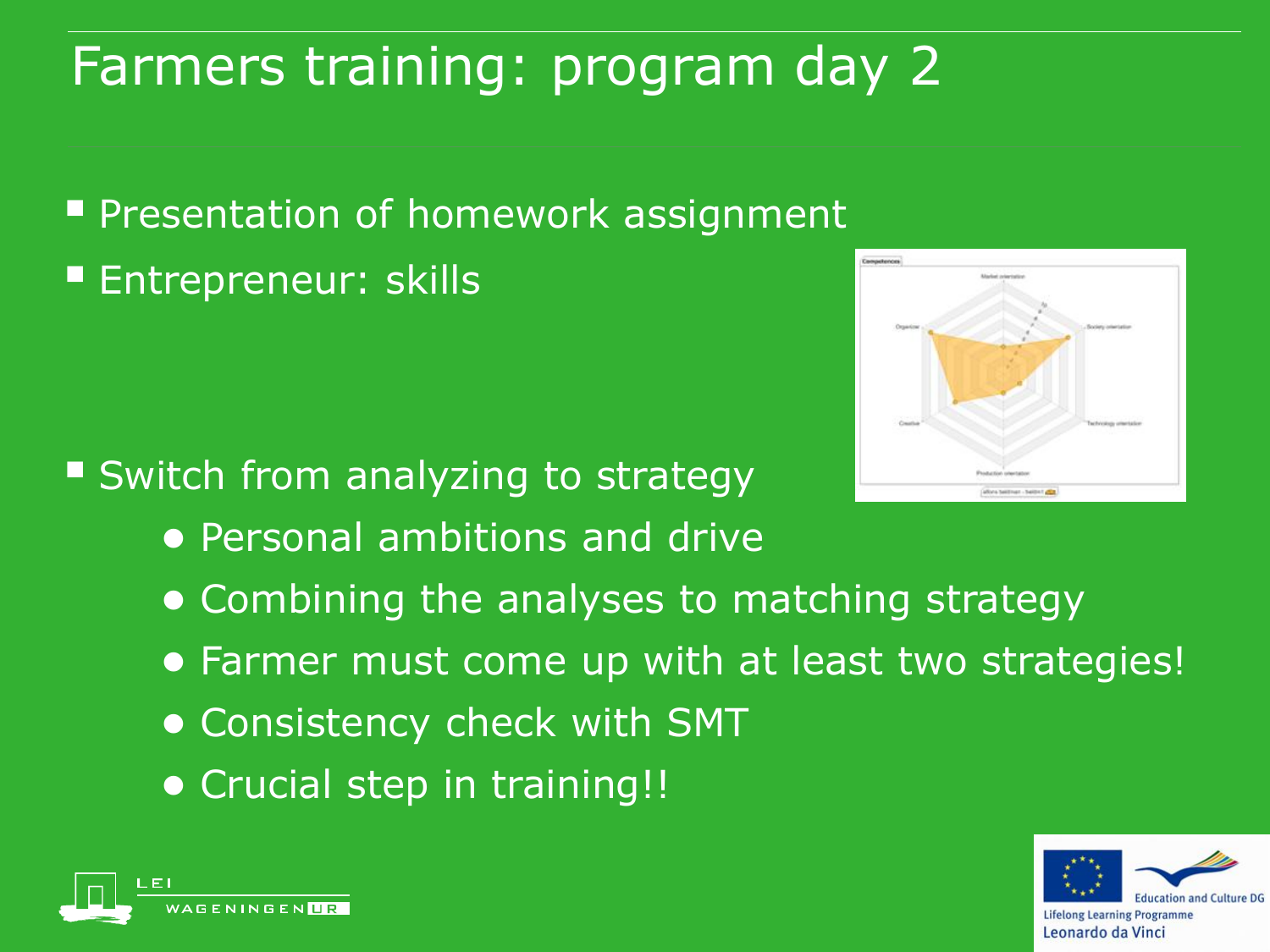## From analyzing to strategy

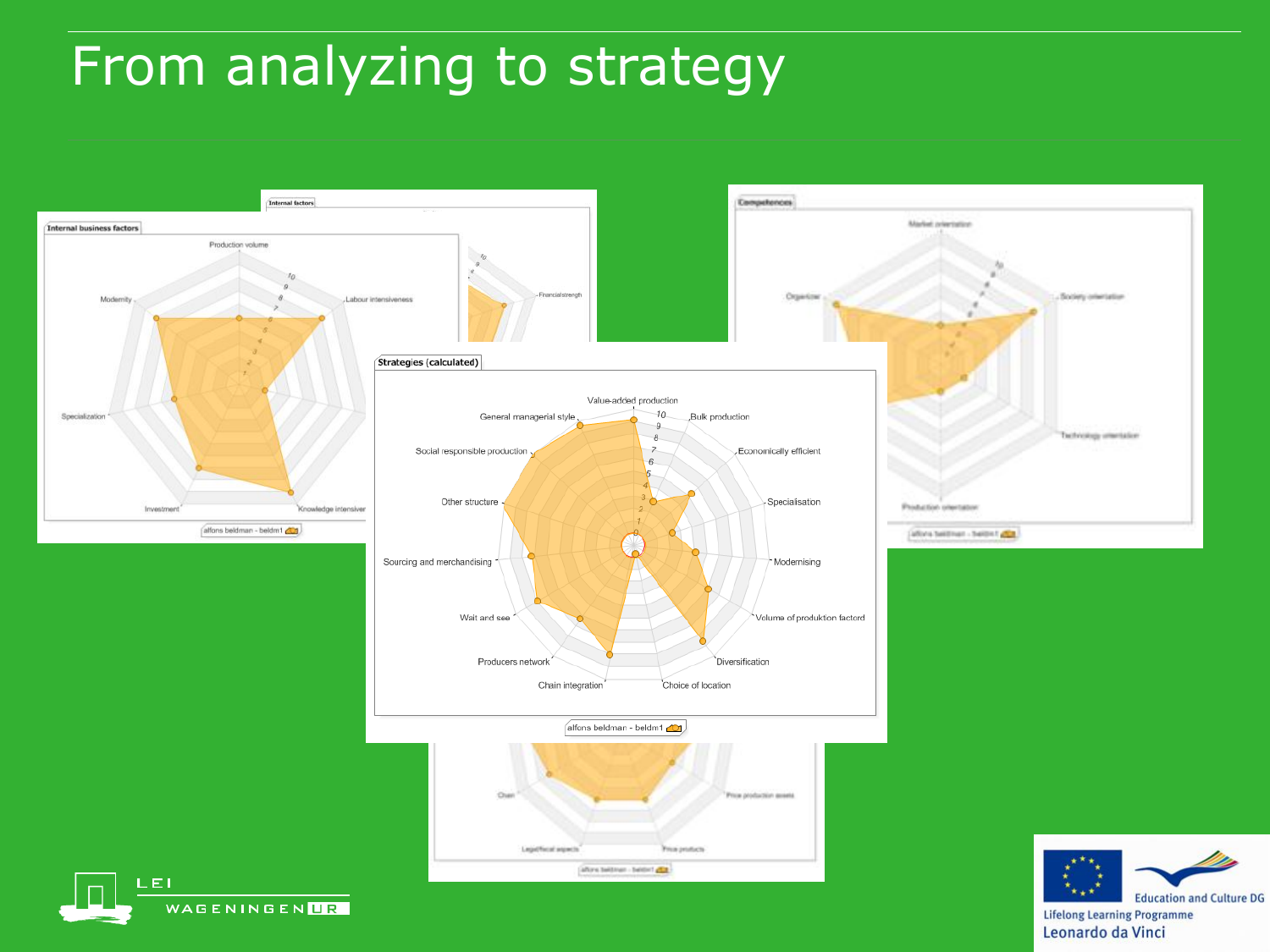- **Peantation of farmers: analyze current situation,** chosen strategy and action plan
- **Reality check (e.g. investment tool, first steps in** actionplan)
- Reflection from trainer and other farmers
- Action plan!



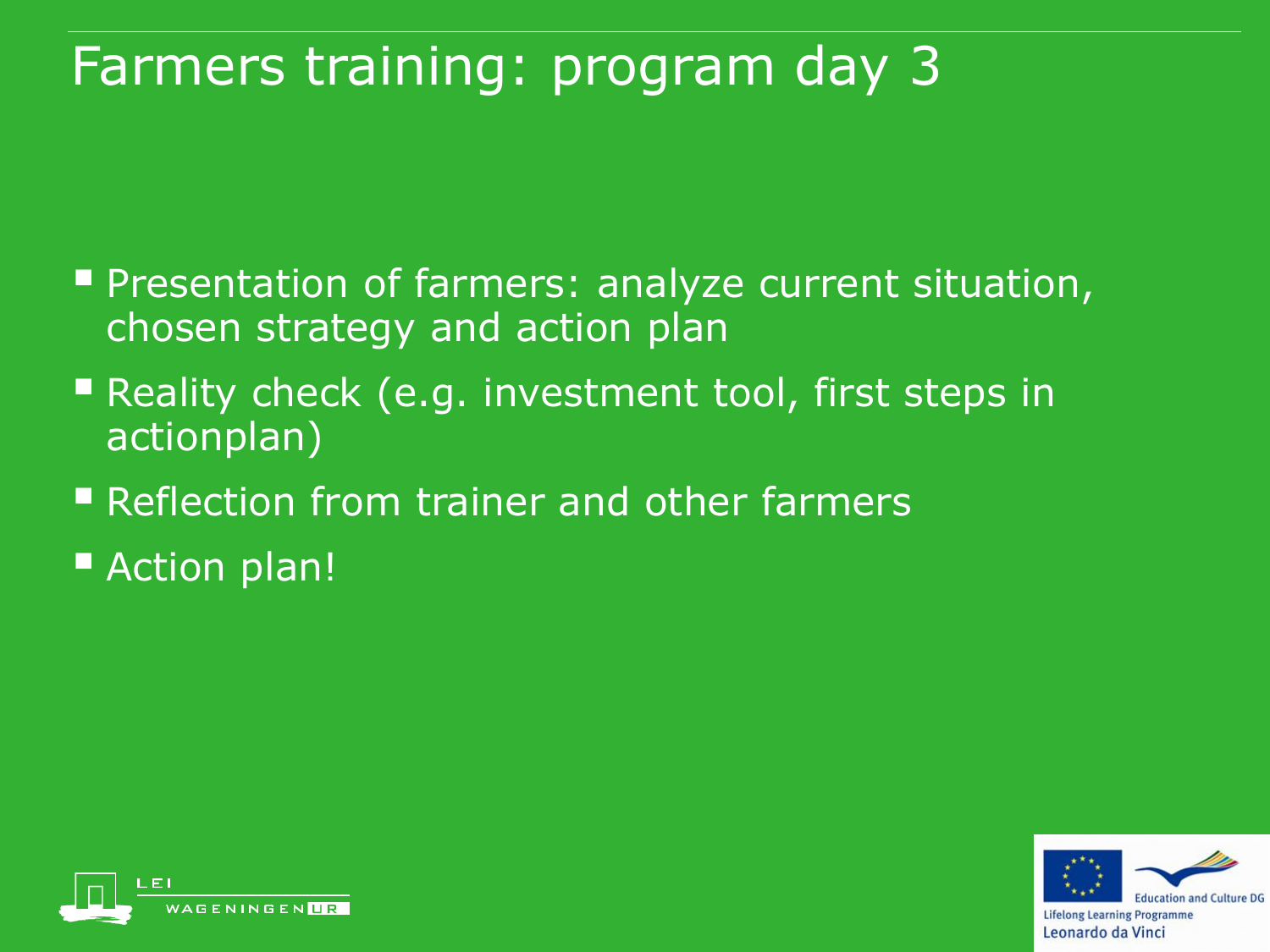- **1** year later return meeting: presentation of developments since the training
- **Plans are probably adapted: this is OK! Explain wich** factors changed or wich developments made you change your plan.
- **If possible facilator has contact with the farmers after** the training and before the return meeting



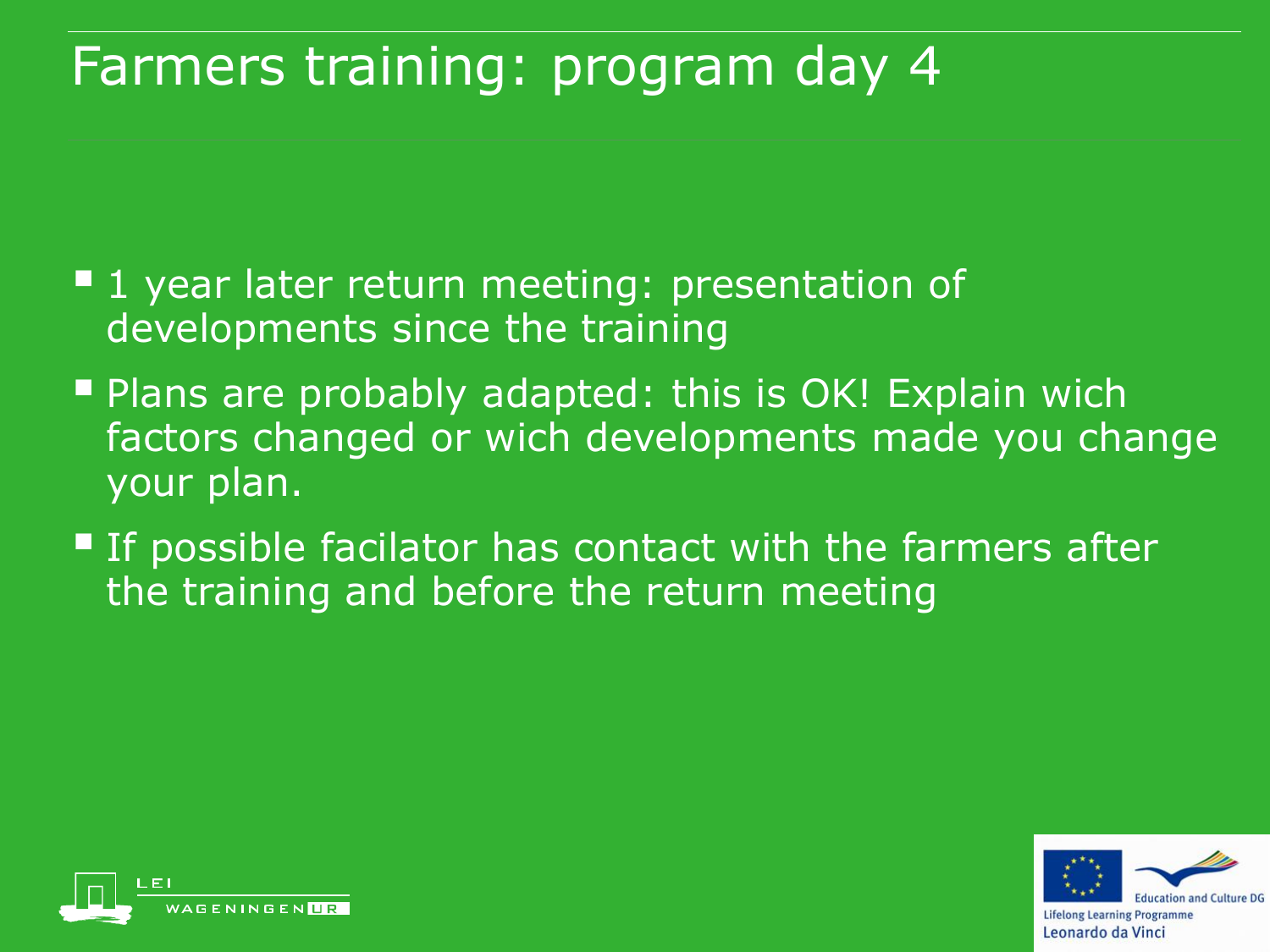## ISM training program:





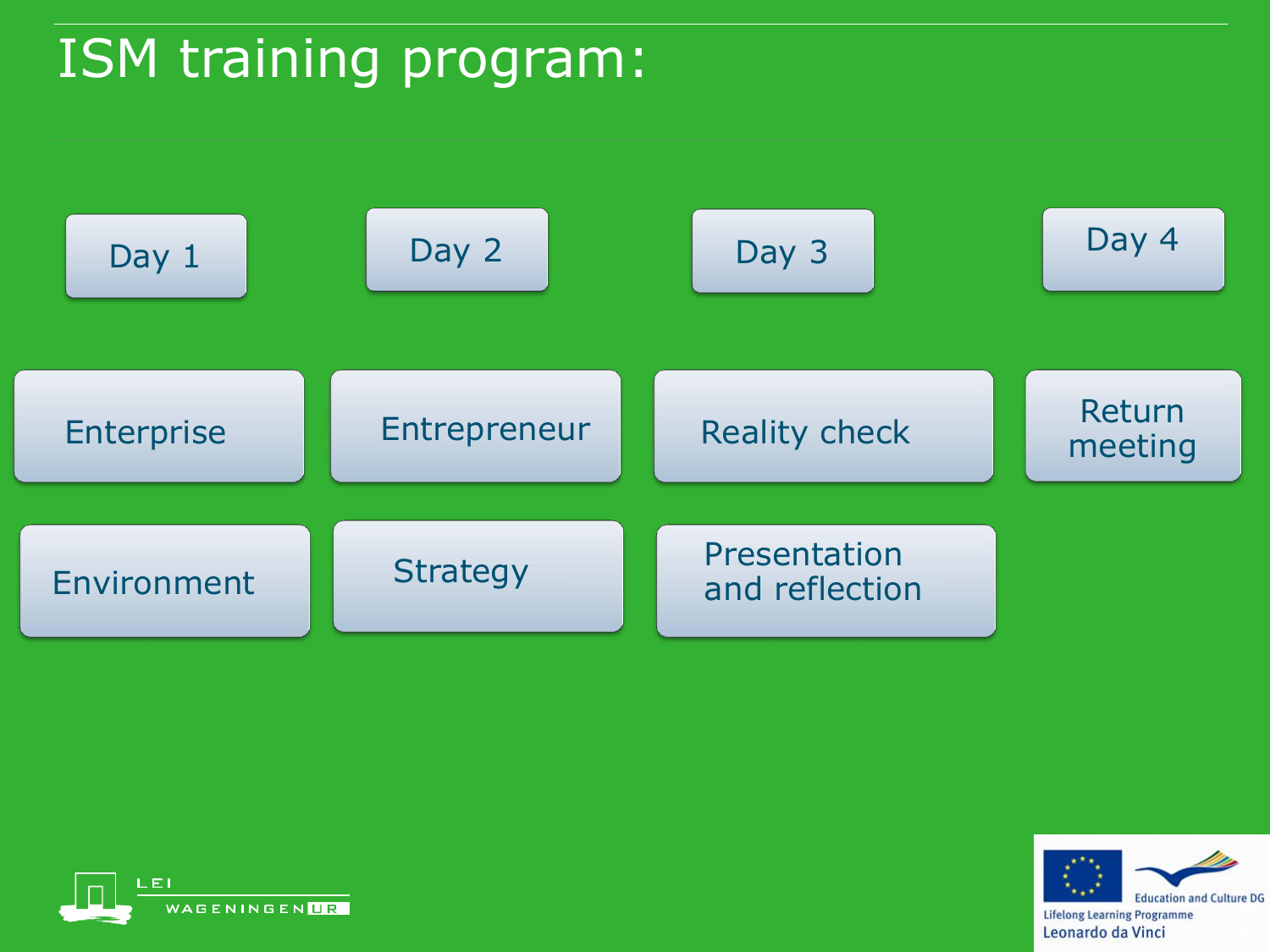# Leonardo da Vinci program "Transfer of Innovation"

Project: "Study of farm development paths and the role of an interactive learning methodology on strategic management and entrepreneurship of dairy farmers in Eastern Europe"

#### **Project partners:**

- Warsaw University of Life Sciences, Poland
- University of Ljubljana, Biotechnical Faculty, Slovenia
- Lithuanian Economic Institute
- LEI Wageningen UR, The Netherlands
- Joniškis Agricultural Vocational School in Lithuania
- Cattle Associations from Lithuania and Slovenia
- Agricultural Extension Lithuania, Poland, SloveniaAGENINGEN**ITR**

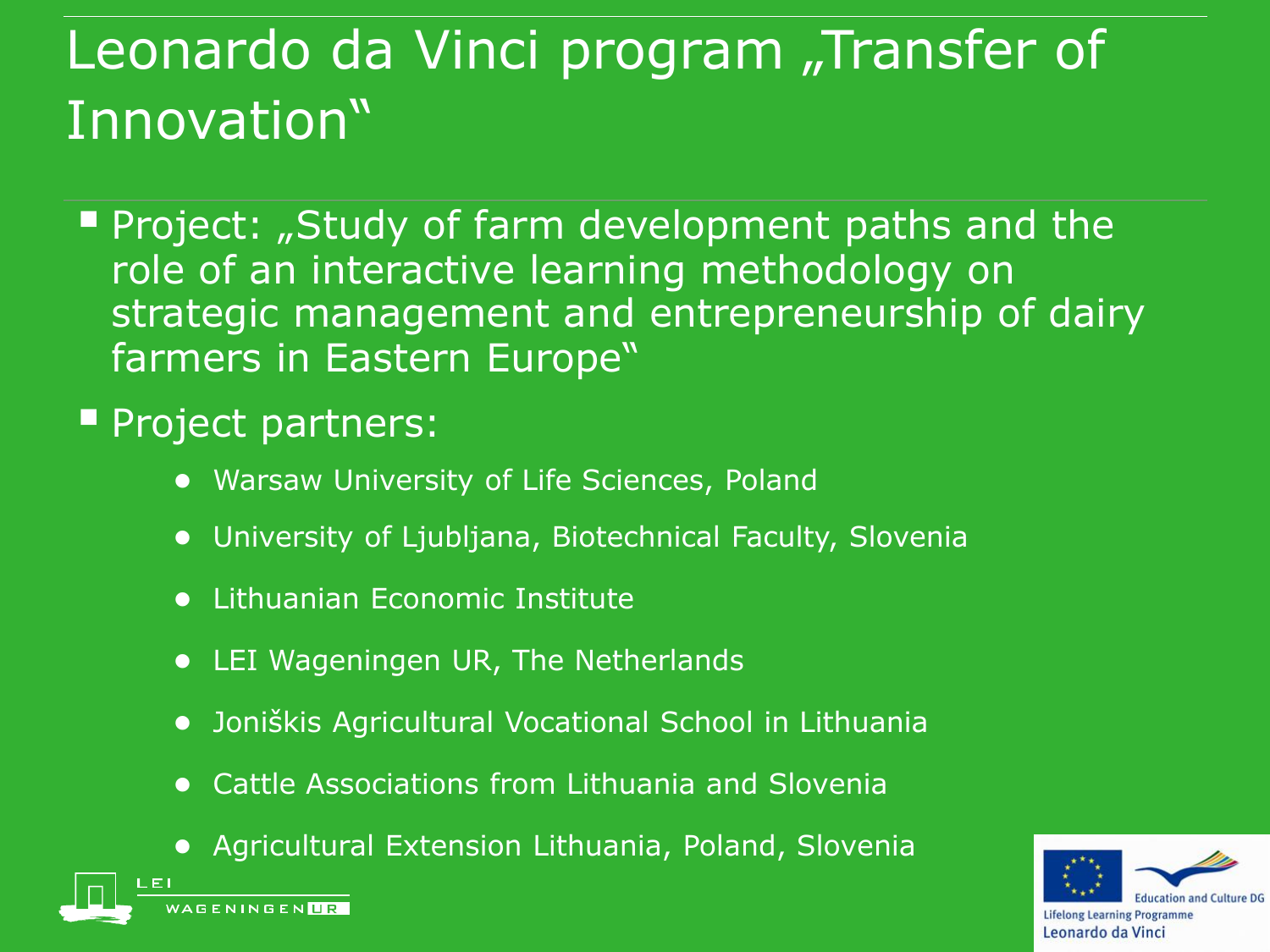# Leonardo da Vinci program "Transfer of Innovation"

- ISM training is implemented in three countries in the beginning of 2012.
- **About 150 dairy farmers and about 30 agricultural** students will be trained altogether in Lithuania, Poland and Slovenia.
- **Effects of the trainings will be measured and** analysed.
- Results will be available in 2013



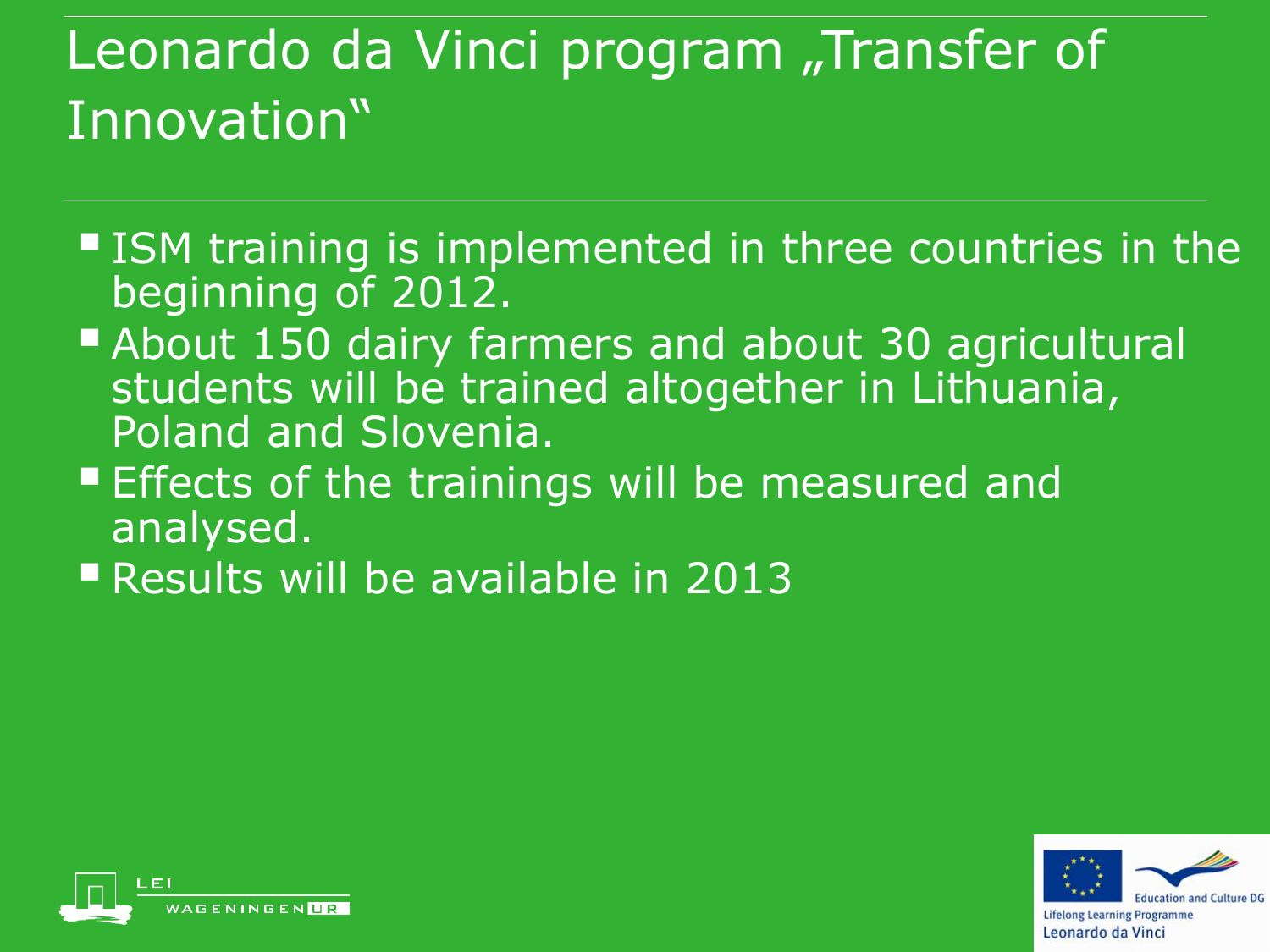#### First impression of lessons learned

- **Based on interviews trainers and evaluation by the** farmers
- Critical Success Factors (1)
	- Timing in the season
	- Trained trainers key role for facilitator
	- Have the right farmers in the training
		- Motivated to discuss about strategic choices
		- Willingness to share data and views with colleagues and trainer
		- Manage expectations



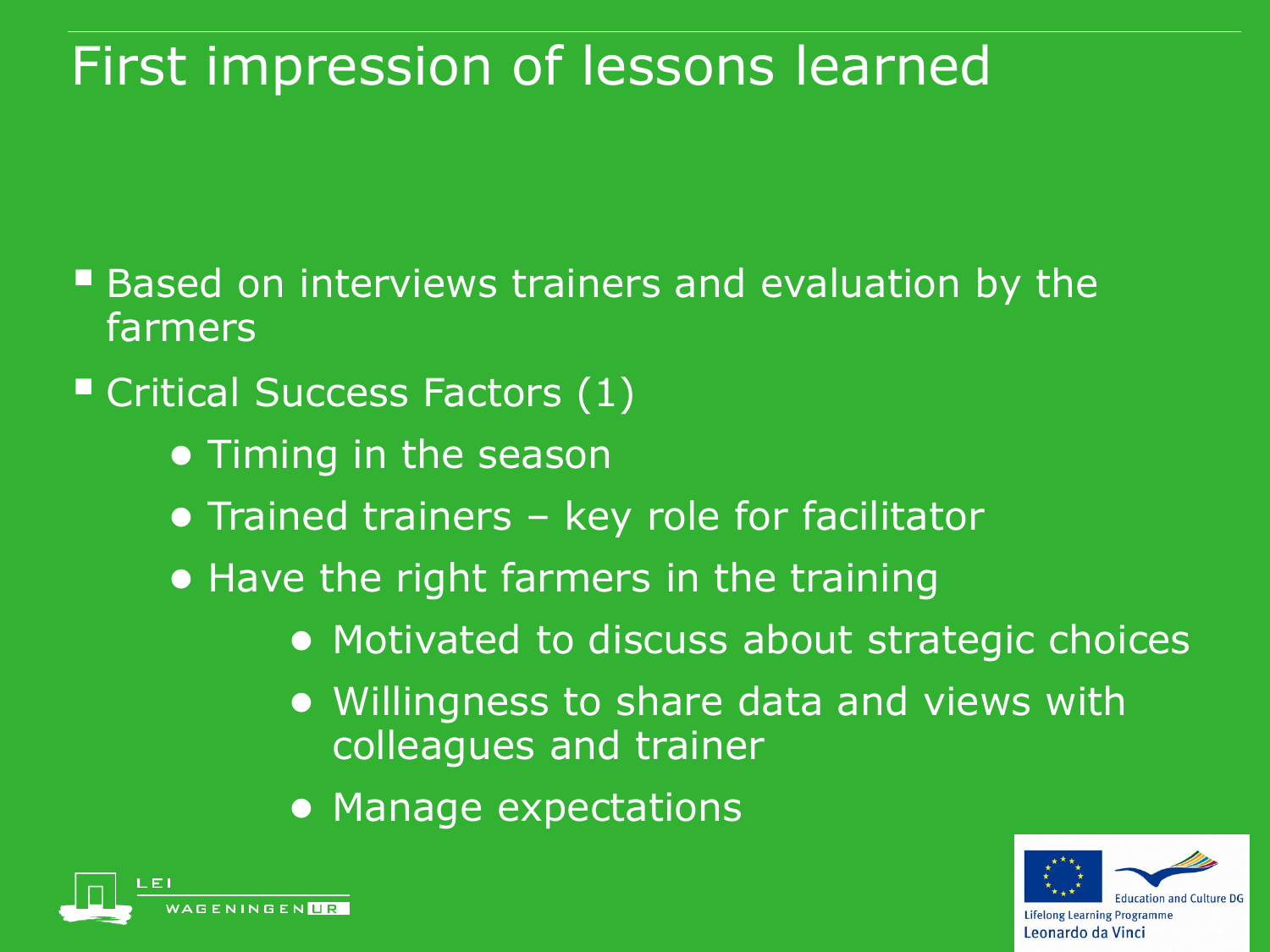#### First impression of lessons learned

■ Critical Success Factors (2)

- Motivate farmers to be involved
	- During training involved in interaction
	- Home work assignments
- Work towards a personalized strategy

**Strong focus on interactive way of working is new for** farmers and advisors